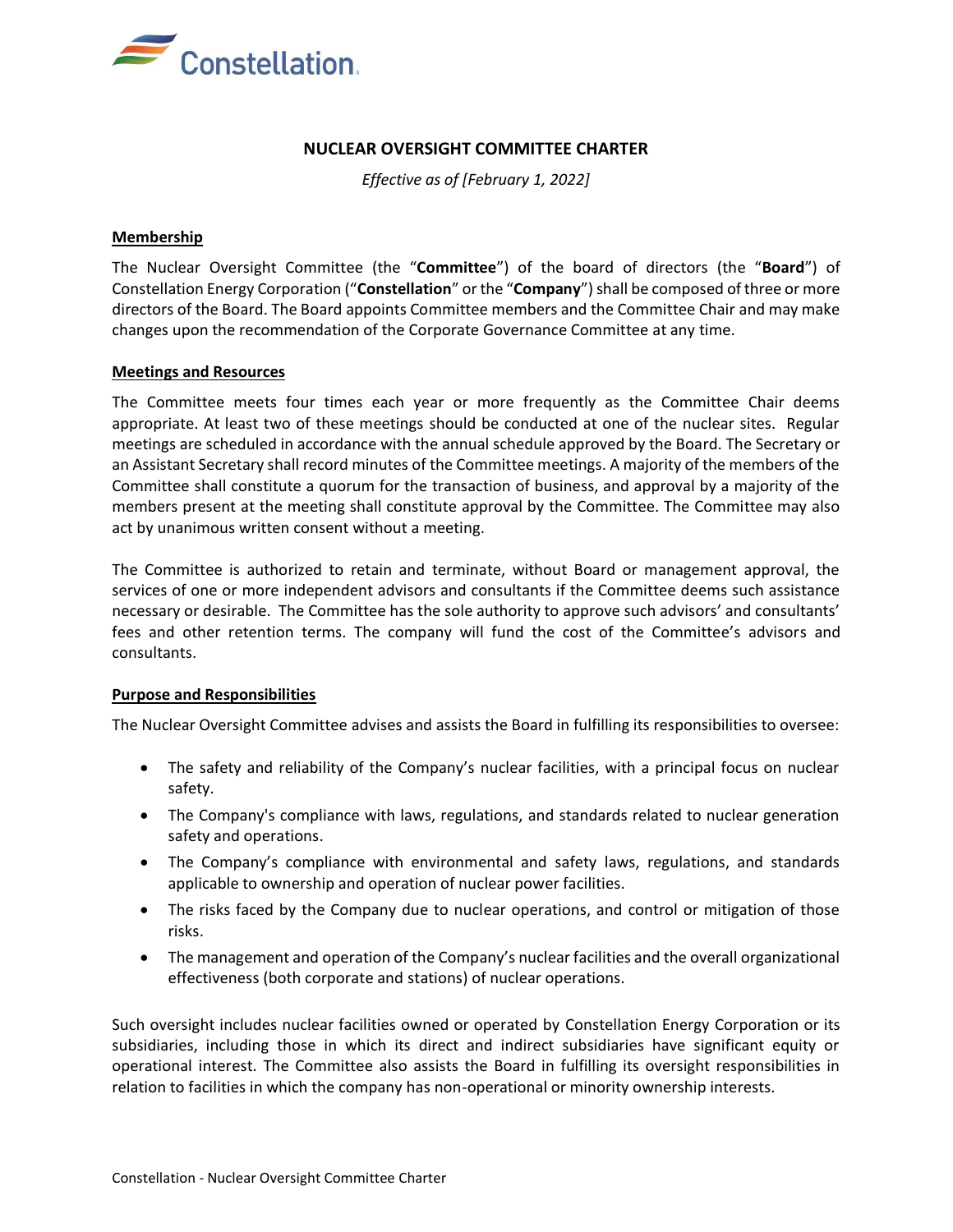In the performance of its oversight role, the Committee shall have the following responsibilities:

- 1. Consistent with the authority delegated to the Committee by the Board, initially review any significant initiatives or changes in strategy regarding the Company's nuclear facilities or operations, including the potential effects of emerging policies, technologies, and trends on generation operations. This will be particularly important as the Company manages the potentially significant regulatory, policy, and fiscal changes associated with the operation of the Company's nuclear power plants.
- 2. Act on behalf of the full Board on matters for which the Board has delegated authority to the Committee.
- 3. Receive and review monthly Senior Management Reports of plant key indicator trends for all nuclear facilities.
- 4. Monitor the operating performance and key performance indicator results and trends for all nuclear facilities, including station and fleet-level performance, relative to the nuclear industry with a principal focus on nuclear safety.
- 5. Receive prompt notification of and monitor significant incidents or events at any nuclear facility.
- 6. Review the material operational impacts, if any, on the safety and reliability of the Company's nuclear generating facilities as a result of potential acquisitions and divestitures of, retirements of, and major investments in, nuclear generating assets.
- 7. Periodically visit and inspect operating facilities to become familiar with the Nuclear management team, to directly communicate with station personnel, to observe activities and plant conditions, and to be informed of changes in low-probability, high consequence risk issues. In order to gain a general familiarity with Constellation's nuclear operations, these visits may at times include Board members who are not members of the Committee.
- 8. Review the results of major inspections and evaluations by government regulatory agencies and external nuclear oversight groups such as the Nuclear Regulatory Commission and the Institute of Nuclear Power Operations, in order to stay abreast of issues and trends affecting Constellation's nuclear facilities and to monitor the performance of Constellation's facilities against industry comparative data.
- 9. Receive all minutes and reports of the Nuclear Safety Review Boards (NSRB) and meet periodically with the Chairman and/or members of the NSRBs.
- 10. Receive and review the periodic reports of, and periodically meet with, the Nuclear Oversight Department.
- 11. Oversee the establishment of, and compliance with, policies and procedures to manage and mitigate, risks including cybersecurity risks, associated with the security and integrity of the Company's nuclear operations and assets.
- 12. Review non-financial audit findings related to the Company's nuclear operations or personnel, as well as management response to the audit findings and follow up on implementation plans.